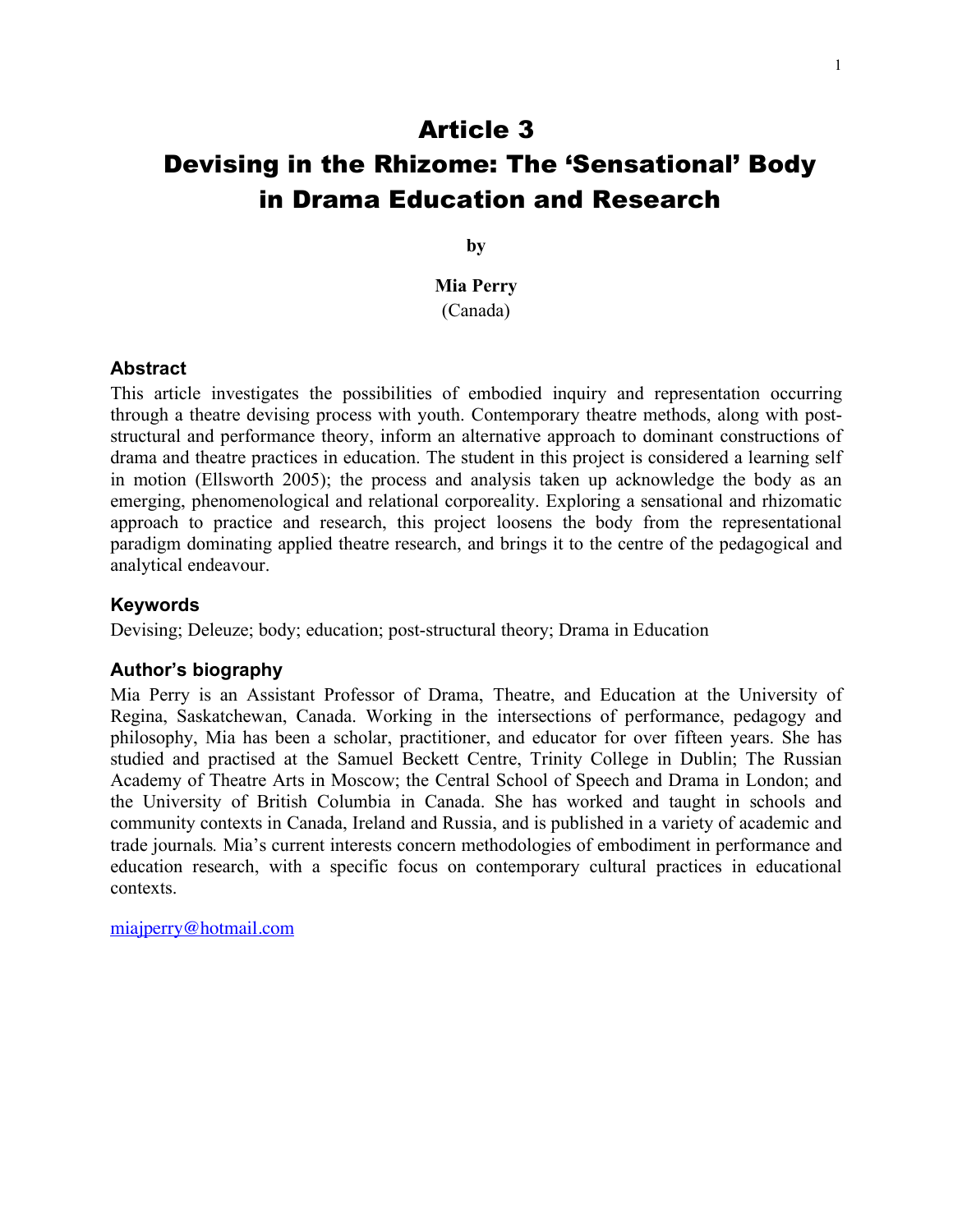# Devising in the Rhizome: The 'Sensational' Body in Drama Education and Research

#### **Introduction**

This article investigates the pedagogy and research of embodied, affective inquiry and representation taking place through a theatre devising process with youth. The devising process drawn upon involves a negotiation of contemporary performance creation methods with more traditional constructions of drama education. The research described involves a *sensational* approach to data analysis, taking up embodied and affective relations as the focus of the analytical endeavour. In this way, the research explores aspects of experience that often elude the semiotic and dominant representational paradigm moulding research in the humanities and social sciences. Taken from a larger study that examines the affordances and complexities of devising practices in formal educational contexts, this article explores the possibility of embodied pedagogy and research in the field of drama and education.

The construction and research of drama practices in education has been dominated by the social constructionist paradigm that has permeated the field since its establishment in the midtwentieth century (Perry 2010). Elizabeth Grosz (1994: 17) describes a perspective on the body shared by social constructionists as one in which 'bodies provide the base, the raw materials for the inculcation of an interpellation into ideology but are merely media of communication rather than the object or focus of ideological production/reproduction'. As a result of this approach, in social constructionist drama and theatre education research and practice, the body generally is considered to be a tool for inquiry and representation only inasmuch as it is a signifying object (Franks 1996; Osmond 2007). A growing dissatisfaction with this perspective prompted my exploration of the intersections between theories of embodiment, drama education and qualitative inquiry. My preoccupation with devised theatre methods in education stems from my experiential and theoretical findings regarding the connections between these practices and post-structural notions of pedagogy (Britzman 1991; Davies 2005; Ellsworth 2005; Lather 1992). I must clarify, however, that this article is not one of advocacy or prescription – the relationship of devising methods and institutional education is as complex as that of post-structural theory and contemporary pedagogical practice. Rather, it is an attempt to describe and critically examine an embodied drama pedagogy.

In a year-long devising project, co-facilitated by myself and the drama teacher of a Grade 9 secondary school program in Western Canada, sixteen students were guided through devising methods, studies in spectatorship and performance analysis, and finally a performancecreation process culminating in a public production. The descriptions and analysis of practice included in this article are centred on one participant, April, and her engagement with one aspect of the project: character building and performance.

In order to contextualise the practices discussed in this article, and in order to avoid a potential dilution or misinterpretation of the practical and conceptual constructs that support this study, I begin with a summary of my own approach to devised theatre and my understanding of embodiment in education. These perspectives materialise in my applied practices and fieldwork with youth, as well as my analysis and theorisation of data. They serve at once as a glossary and a caveat that positions my practice and research in this field. This positioning is critical to my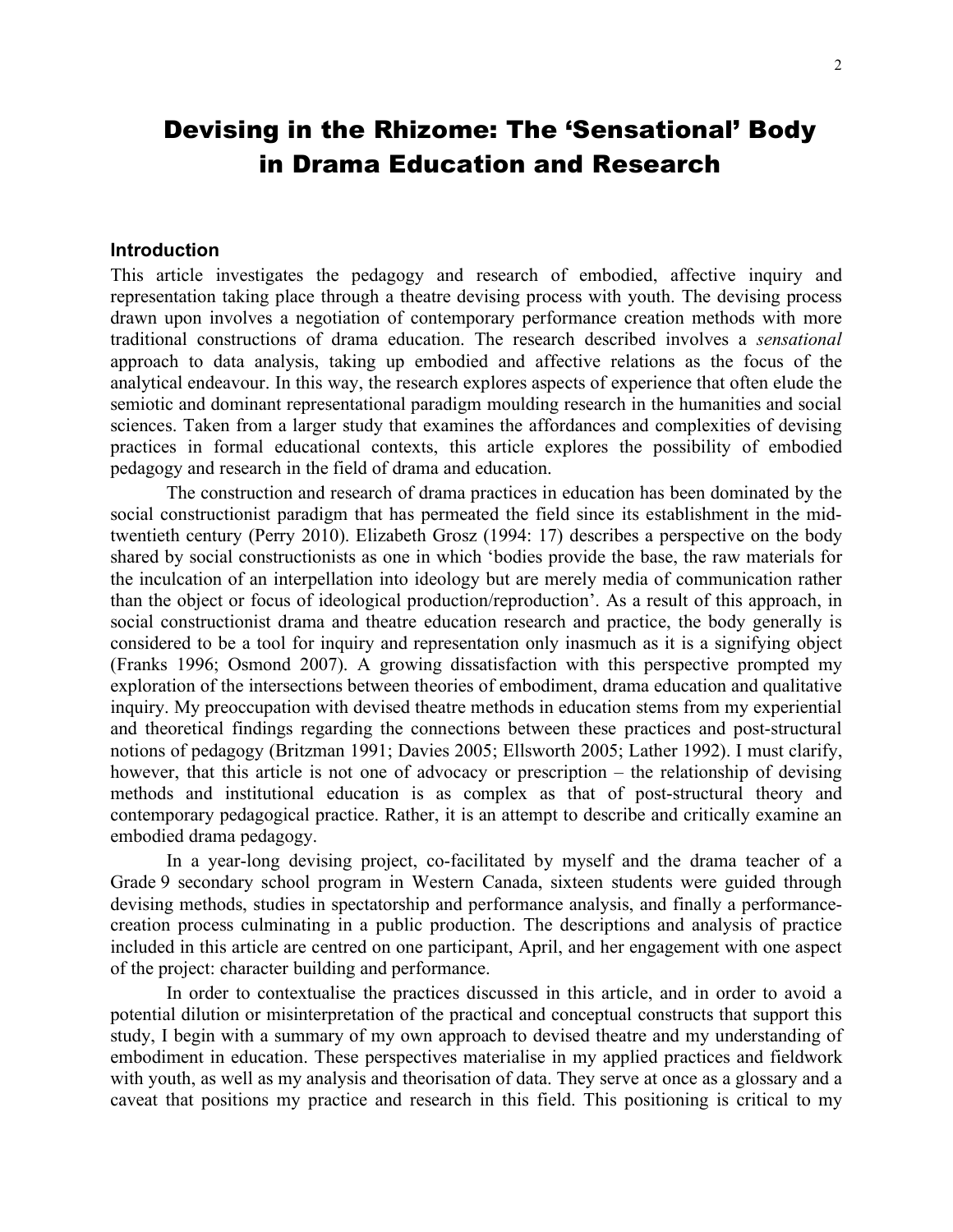scholarship when working within a field that has many avenues of engagement and varied epistemological undercurrents. In this light, I acknowledge the inevitably incomplete pictures that I paint of devising, of drama education and of embodiment, and I hope that with transparency, this study can evoke dialogue rather than didacticism. The article proceeds to outline a theoretical and methodological framework before focusing on the description and analysis of practice that constitute the remainder of the article.

# **Positions and Perspectives on Relevant Terminology**

# *Devised Theatre: An Approach*

Devised theatre is a sprawling category, with practices and interpretations varying from continent to continent, as well as from theatre company to theatre company. 'Post-modern' and 'postdramatic' have both been used to describe devised theatre and its various performative relatives, and terms and definitions continue to swirl in the theory and critique of the practice as it evolves. A particularly useful way to approach a definition of devised theatre is proposed by Govan, Nicholson and Normington (2007) in their book on contemporary performance practices. They suggest that devising may be most accurately described in terms of a plurality of '*processes* of experimentation and sets of creative *strategies* – rather than a single methodology' (2007: 7). Typically, devised theatre is the creation of original work or the reimagining of traditional texts by one or more theatre artists, often in collaboration with visual art, creative technologies and other forms of performance, such as music and dance. Devised theatre is often more closely related to Live Art (Heathfield 2004) and performance art (Goldberg 1988, 2004; Wark 2006) than traditional notions of dramatic theatre, but ultimately the maze of terminology serves devised theatre better as a metaphor in itself than a descriptive tool.

The presence of professional theatre positioned as devised is strong across the theatre industries of most Western urban centres today. Influenced by my own training in devising along with my personal journey of being a spectator, a practitioner and a teacher of devised theatre, I have developed an understanding of, and an approach to, devised theatre. In relation to drama education, I postulate that there are affordances within the devising paradigm that differentiate it from other types of collective play creation models in terms of inquiry and representation. These include the commitment to multiple perspectives and subjectivities (specifically those of the creators involved), to multi-modalities (specifically lending equal weight to movement, sound and visual technologies as well as text) and by extension to performances that are not led by a 'sing[ular] vision,' or an 'authorial line' (Etchells 1999: 55). My own subjectivities (including preferences, desires and beliefs) feed directly into what essentially is my interpretation of the form. This understanding creates a lens through which I watch performance of all kind, but also a paradigm of practice from which I facilitate drama and theatre work in education. It is important to reiterate that this is a single (albeit fluid) interpretation of a form that is porous and subject to endless reconstruction. I break down a description of my 'version' of devising into the following categories: subject, aesthetic and performance dynamics.

# *Subject*

Devised theatre occurs in an intimate relationship with the circumstances of its creation and existence. A group of artists collect in a particular time and space to create work that will be affected entirely by the circumstances of its development. The realisation of this can be as simple as a ladder that happens to be stored or left in the rehearsal room which becomes part of the final performance. Or it could be the more ephemeral influences of the current political or social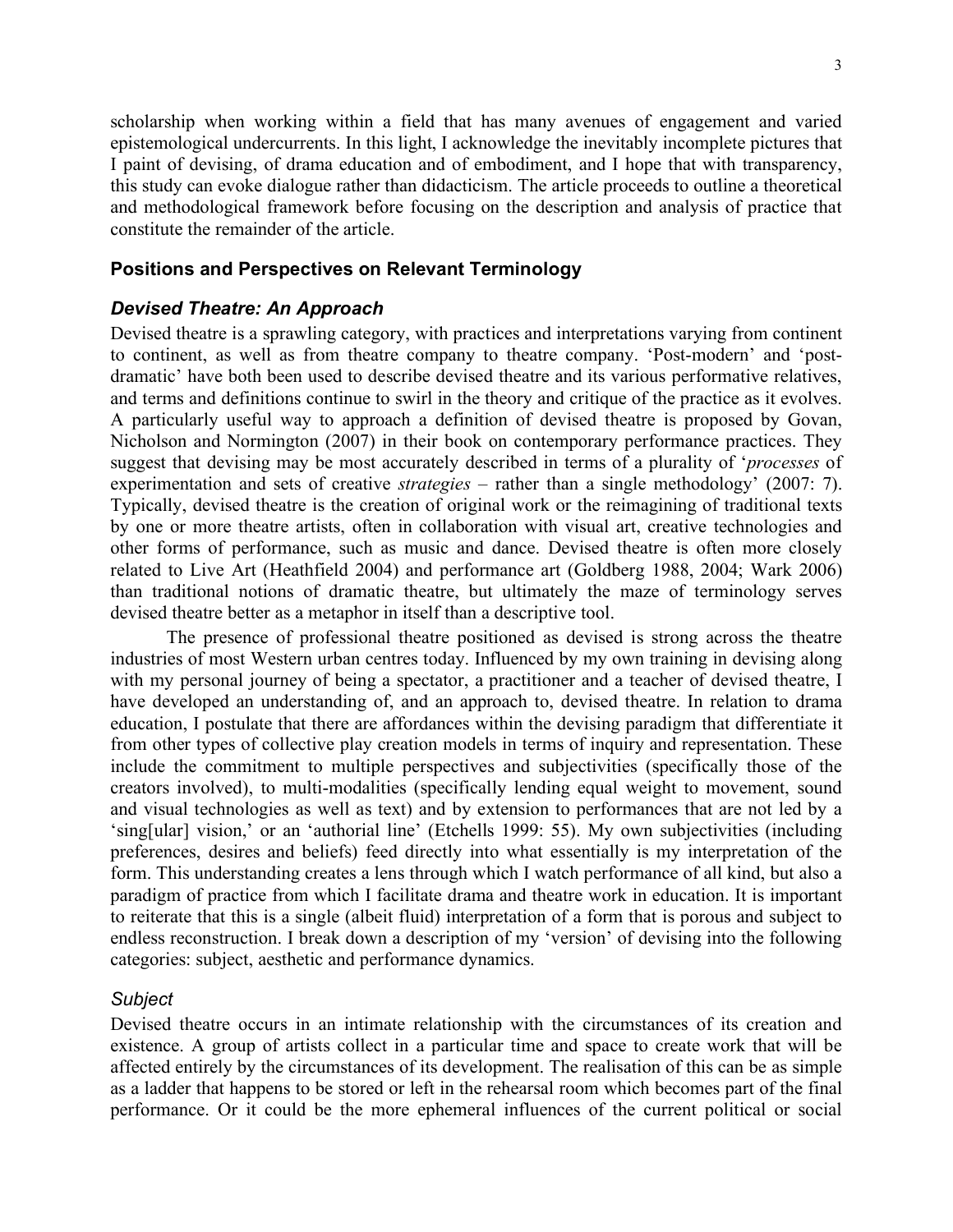climate, or a song that is lingering in someone's head, a conversation that occurs between creators over tea, and so on. There is no end to what feeds into the creation and performance of devised theatre. It is performance created out of the banal and the profound 'stuff' of everyday life, as lived by the creators/devisers.

## *Aesthetic*

The aesthetic of devised theatre is characterised by an interdisciplinarity that emerges when text is removed from its usual position of dominance. That is not to say that text is used less in this form – indeed many devised theatre performances are based heavily on written and verbal text. The centrality of text is not assumed, however, as it is in literary theatre forms that are based on staging dramatic texts. When written text is used in devised theatre, it is often drawn from improvisations carried out in rehearsal or found materials (such as prose, lists, lyrics, public domain documents, verbatim transcriptions). Often devised theatre has little or no verbal text, as physical bodies become the medium of expression, or sound and visual design. As circumstance weighs heavily in the creation of devised work, the form engages in technology as an important and sometimes key medium of performance (reflective of the ever-growing influence of technology on our day-to-day lives).

Intertwined with circumstance, technology and the dynamic of performance, the linear narratives of traditional theatre forms are revised in devised theatre. Narratives are often cyclical, disjointed, abstract or conflicting. In this way, a devised theatre performance is reflective of lived experience and its attendant textualities considered holistically, rather than the Aristotelian story arc (which characterises classical and traditional theatre) that portrays stories as individual 'truths' distinct from the myriad other stories inevitably starting and stopping and moving and interrupting around and within it.

#### *Performance Dynamics*

While a piece of devised theatre can be about anything, it is always also about performance. The relationship between the actor and the spectator is engaged with either explicitly or implicitly, as is the relationship between the actor and the role or function that he or she is performing. Concepts of time and space are often explored as devised theatre experiments with durational performances (lasting for hours or days) and site-specific performance. The physical space of performance often extends outside traditional theatre spaces into jails, apartments and gyms, to name but a few. Within theatre spaces, both lighting and design are used to comment on the spatial elements of the relationship between the spectator and the show – audiences may sit in full view during a performance, and actors may move and perform among spectators, or directly address spectators. In this way, devised theatre can always be considered 'site-specific'.

In summary, I take up devised theatre as an interdisciplinary, multi-vocal, non-linear form of theatre that allows for collaboration, for conflict, for consensus and for dissent. When successful, spectators will emerge from a performance provoked into thought, self-reflection and awareness of their own position of spectator and their own process of making meaning.

# *Embodied Pedagogy: A Working Definition*

Embodiment in education is a term that can be heard with increasing frequency in contemporary research across paradigms and discipline areas. Along with a theoretical movement like this, however, a diluting of language can occur (Loutzenheiser and MacIntosh 2004). 'Embodiment' has become an accepted 'truth' in pedagogical theory, but the implications of this term, as well as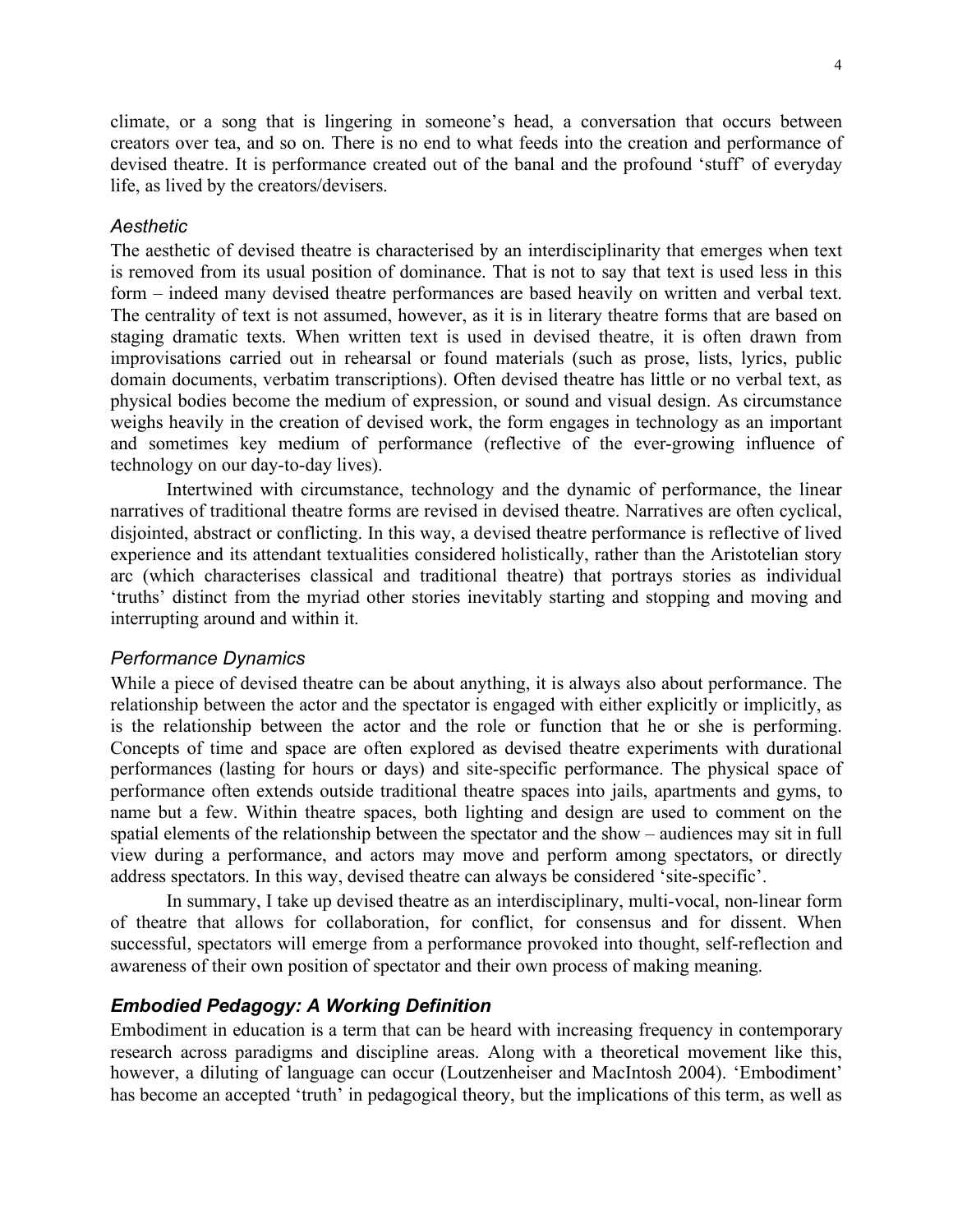the specific meanings behind it, are less and less clear as it is taken up with increasingly diverse objectives. Due to an awareness of this, I summarise my understanding and use of the term in the following way: embodiment in education describes teaching and learning in acknowledgement of our bodies as part of whole sensate beings in motion – inscribed, living, emerging and inscribing subjectivities. That is, the body is always in a state of becoming, at once as a representation of self, a site of experience, sensation and affect, and a mode of creation in progress. In addition, embodiment is a state that is always contingent upon the environment and the context of the body: 'Continuously and radically in relation with the world, with others, and with what we make of them.' (Ellsworth 2005: 4)

### **Background: The Dance of Theory and Method**

This study is situated within a post-structural and sensational perspective on contemporary theatre practices and embodied pedagogy. I use the term 'sensational' in reference to performance and pedagogy as lived, experienced and affected in relation to the senses, which is in contrast to the more typical perspective on these constructs: as experienced and evaluated according to representational logic, reliant on semiotic systems (word, image, design, and so on). Considering performance and pedagogy as embodied is essential to this perspective, as our minds – the subject of the majority of education research and practice – can account for only a part of the whole experience of teaching and learning. The work of Gilles Deleuze (1990, 1994) and his collaborations with Felix Guattari (1983, 1987) have provided the foundation and much of the discourse on which I draw to consider experience according to, and in relation to, forces of sensation, affect and interrelation. Also drawing on Elizabeth Ellsworth (2005), I consider the student/participant a 'body/mind/brain' and a 'learning self in motion'. In this way, I am interested in considering experience – particularly the learning experience – as a process of sensation and emergence. An attention to sensation and emergence (movement) brings to the forefront an attention to the body. Massumi states:

When I think of my body and ask what it does to earn that name, two things stand out. It *moves*. It *feels*. In fact, it does both at the same time … an intrinsic connection between movement and sensation whereby each immediately summons the other. (2002: 1, emphasis in original)

Finally, the notion of emergence suggests the *change* inherent in embodied experience. Ellsworth calls for a pedagogy that 'address[es] a student that is not coincident with herself, but only with her change ... a learning self that is in motion' (2005: 7).

The theoretical perspective introduced here can be summarised as a 'non-representational' mode of thought that offers an alternative to – though not a replacement for – the ubiquitous engagement in interpreting meaning from semiotic systems of representation. Said another way, semiotics relies on interpretations of meaning represented in 'signs' that are inherently abstract, to varying degrees, from the 'signified' (Deleuze 1994). Those signs might consist of words, images or tableaux, or might combine signifiers in presentations or productions. When we consider the relationship between one sign and another, as we do to make meaning, we find connecting lines from word A to word B to image C and so on. Eventually, this analysis of experience could resemble a grid (Massumi 2002). A non-representational paradigm, on the other hand, materialises in attention to *forces of affect* rather than semiotic signs. This concept can be understood as the change or movement that occurs as a result of something that influences, touches or connects with something else. In analysis, then, the question becomes 'What affects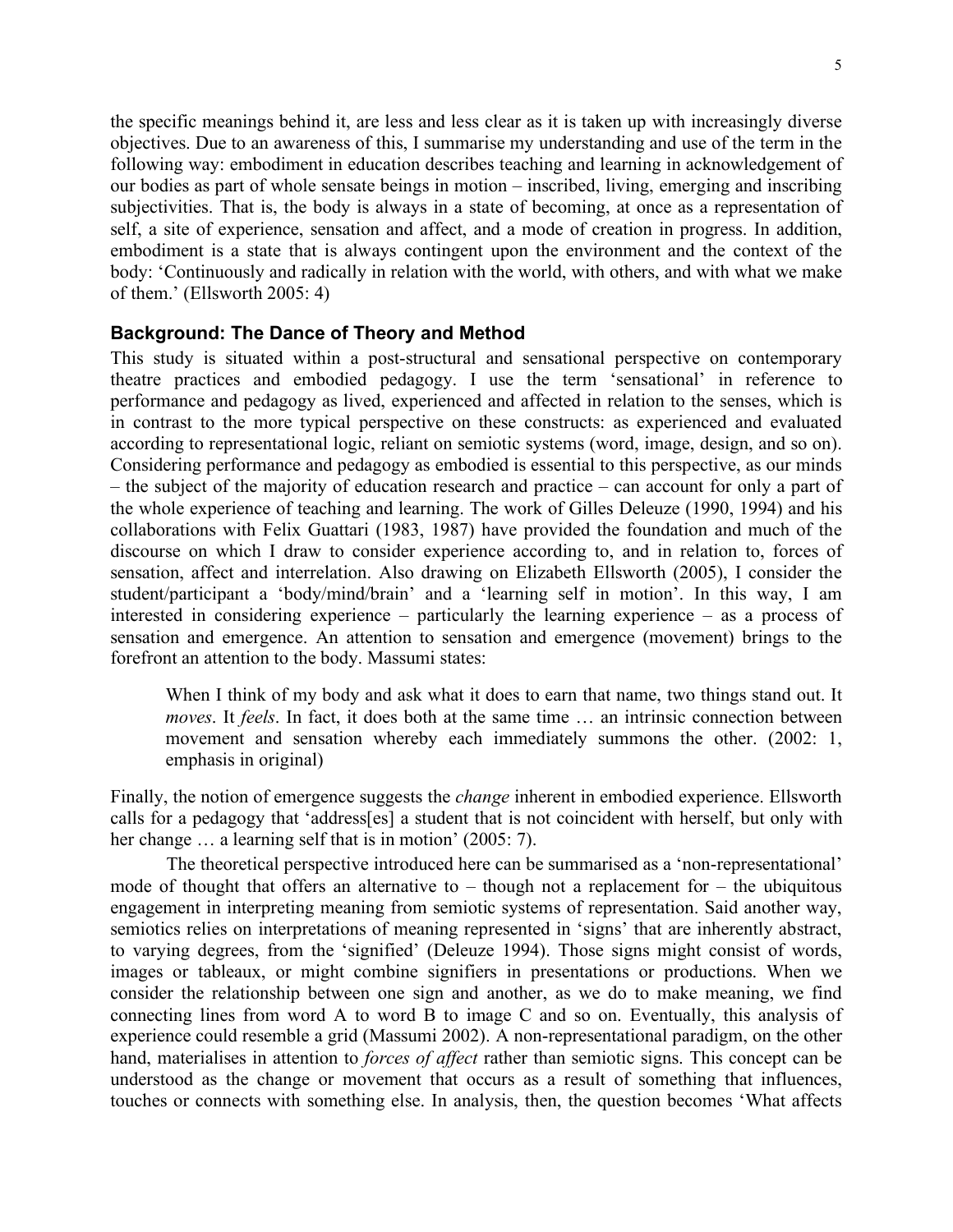are occurring in this experience?' rather than 'How can we interpret the representational signifiers of this experience?'

I use the theoretical construct of the rhizome (Deleuze and Guattari 1983, 1987) to help articulate my analytical framework. To support the analysis within this article, I describe and interpret some key concepts within what is a large and complex body of thought. The rhizome can be described as a network of never-ending lines, where there are multiple entry points and places of departure, and every line can connect to any other, 'multiplying its own lines and establishing the plurality of unpredictable connections in the open-ended, what Deleuze called *smooth* space of its growth' (Semetsky 2007: 200, italics in original). Deleuze and Guattari explicate the rhizome theory in terms of six principles, the first two of which are those of connectivity and heterogeneity:

any point of a rhizome can be connected to anything and must be … This is very different from the tree or root, which plots a point, fixes an order … A rhizome ceaselessly establishes connections between semiotic chains, organizations of power, and circumstances relevant to the arts, sciences, and social struggles. (Deleuze and Guattari 1987: 7)

Characteristic of Deleuze and Guattari's concepts, the rhizome is not one side of a binary – that is, the rhizome is not the opposite of a root. By extension, I add that in this work, the body is not the opposite of the mind, and affect is not the opposite of a sign of representation. In all cases, one construct needs the other in a codependent relationship in order to function, to make change, to emerge. Considering the rhizome in relation to a series of lines provides a tangible structure through which to unpack experience through this lens. In basic terms, then, rhizomatic lines fall into two categories: those that organise, or maintain structure; and those that disrupt previously established structures. The former can be referred to as a *line of segmentarity*, describing lines or structures that form a hierarchical system of segments/orders/compartments (binaries, cycles, linearities). A line of segmentarity can be realised as a process of action, a system of behavior, an ideology and so on. This type of line exists in every rhizome as an organising component. The latter category of line can be described as a *line of flight* or a *line of deterritorialisation*. These lines disrupt and depart from either lines of segmentarity or another line of flight.

Finally, as a rhizomic lens is concerned with pathways of thought or action, space and time are integral to every concept. I draw on two particular articulations of space in this article: smooth and striated. The smooth space, as taken up by Deleuze and Guattari, implies a space that allows for difference, irregularity and change, in contrast to the striated space, which is considered a space that fixes, organises and prescribes.

#### **Analysis: Expanding the Grounds of the Learning Self**

As a facilitator of a performance-devising process, I endeavoured to find ways for the students to be on stage as themselves, or in roles that would function to expose and explore aspects of their collective identities and individual subjectivities. To this end, I 'distracted' them from their expectations of 'pretending' and 'acting' by creating performance pieces with them based on found texts, based on objects, based on subjects. They journeyed with me for a time as we built scenes based on Spiderman, on fantastical underground tunnels from Canada to China, on migrating to Australia – the list goes on. But concern mounted in the class as the end of term and end-of-term performance began to weigh on our minds, and during a group discussion some of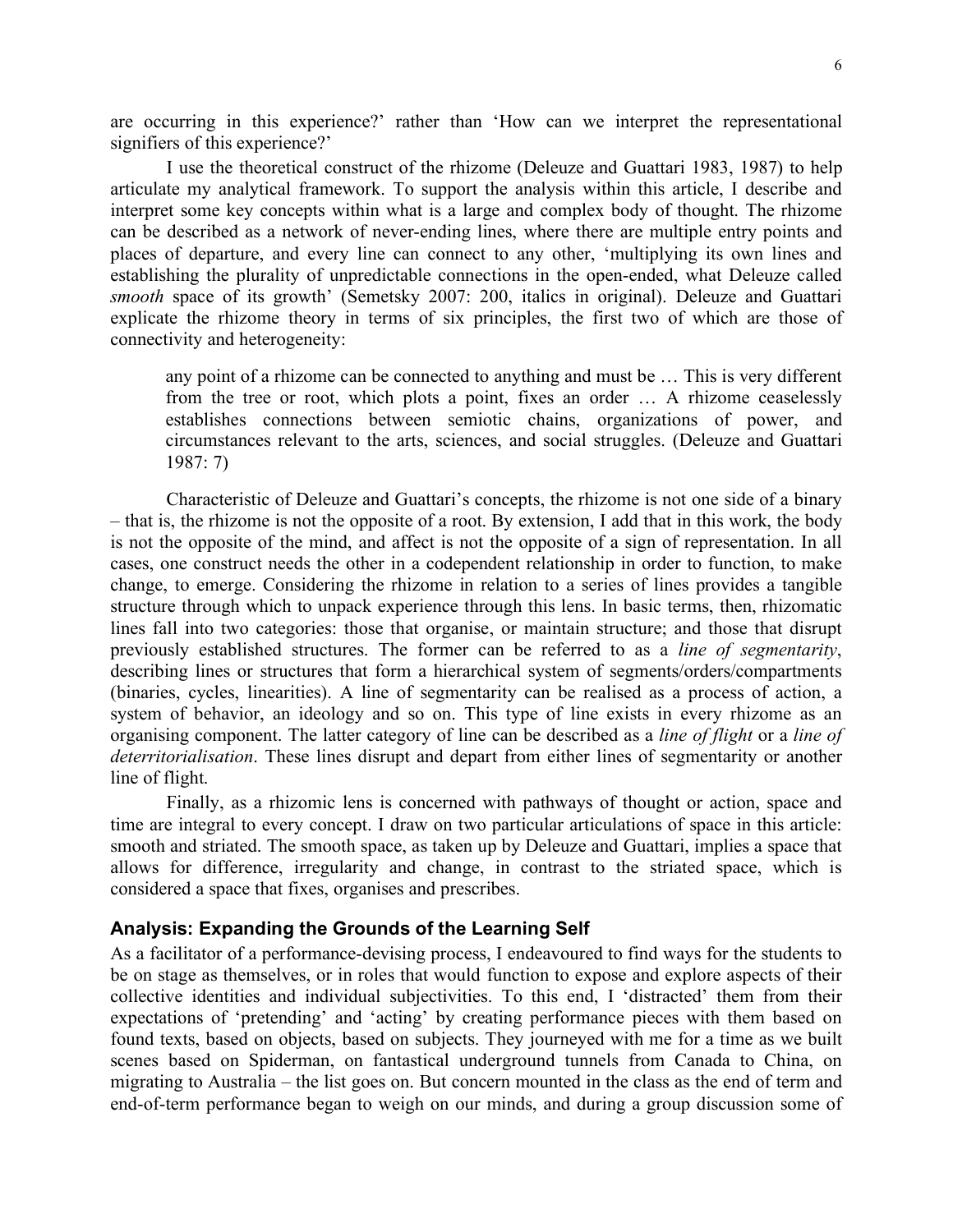the more vocal students expressed their frustration with what was perhaps 'a bit too much of the abstract stuff' and a desire to get down to the real 'acting' (Geraldine, focus group, 25 February 2008).

This discussion points to a key tension between the process in which we were engaged and the systems and structures (e.g. school and culture) in which the youth functioned. The school production staged by the drama program the previous year had been Shakespeare's *Twelfth Night*; the simultaneously occurring production being rehearsed by the music department at the time of this research project was *Oklahoma*. These plays were typical of productions at this secondary school. Students auditioned for parts, rehearsed and performed in character, in costume. Outside of these school productions, the youth had experienced very little theatre or staged performance. In short, the mode of performance that I was facilitating was unfamiliar territory for the students, and thus deviated from their expectations of this program.

Bringing this background to the project reveals lines of segmentation in relation to performance. The form of performance that was familiar and comfortable for this group was in specific space supported by blacks, props, sets, lights, costumes, curtains and characters. This is a space that delineates the relationships between the performer and the performed, between the performed and the spectator, between reality and the fiction portrayed. In pursuing performance creation in the absence of a significant pillar in this construction (that is, character), and asking students to look to themselves, to their own bodies/minds/selves, for performance material, I was deterritorialising a central aspect of their drama program as they understood it. Recognising and working through this space of rupture became a pedagogical issue as well as an artistic one. I was prompted to establish a process that contained enough recognisable traits in order for students to engage and invest in the work, while at the same time maintaining some integrity in my performance creation and pedagogy. The convention of character, in this context, proved to be an important stable space of inquiry for these students, and as a result the process of character development became a key component of the project.

#### *Student and Character in Relation*

The first building block of the character-development process involved a simple positioning exercise, whereby each student wrote a list of personal positions (student, daughter, son, friend and so on). From here, the students wrote and discussed narratives based on what was important to them as individuals and as a group. A series of ideas, concepts and subjects was generated from this process (for example, 'food', 'creativity', 'impulses'). I asked the students to select one idea or theme from the accumulated list and to imagine a person who might share a strong interest in this idea or theme. In this context, it was not surprising that the students began to create characters that personified aspects of themselves. In this way, they began to complicate understandings of 'performer/actor' and 'performed/fiction'. The process proceeded with character exploration through their bodies, interacting in the space in their adopted character. In addition, they worked through narrative – writing textual biographies of their characters. The students put their characters in relation to others in creation through conversation, interview and, finally, scene development.

In some cases, the characters revealed aspirations shared by the students; in others, the characters revealed circumstances that were imaginable in their own lives, but forbidden or foreboding. Some examples of this relationship between student and character came up with regard to appearance: 'She's like me, but without braces' (Lisa, classroom exercise, 26 February 2008); 'He's like me, but six foot tall' (Sam, classroom exercise, 26 February 2008). Often age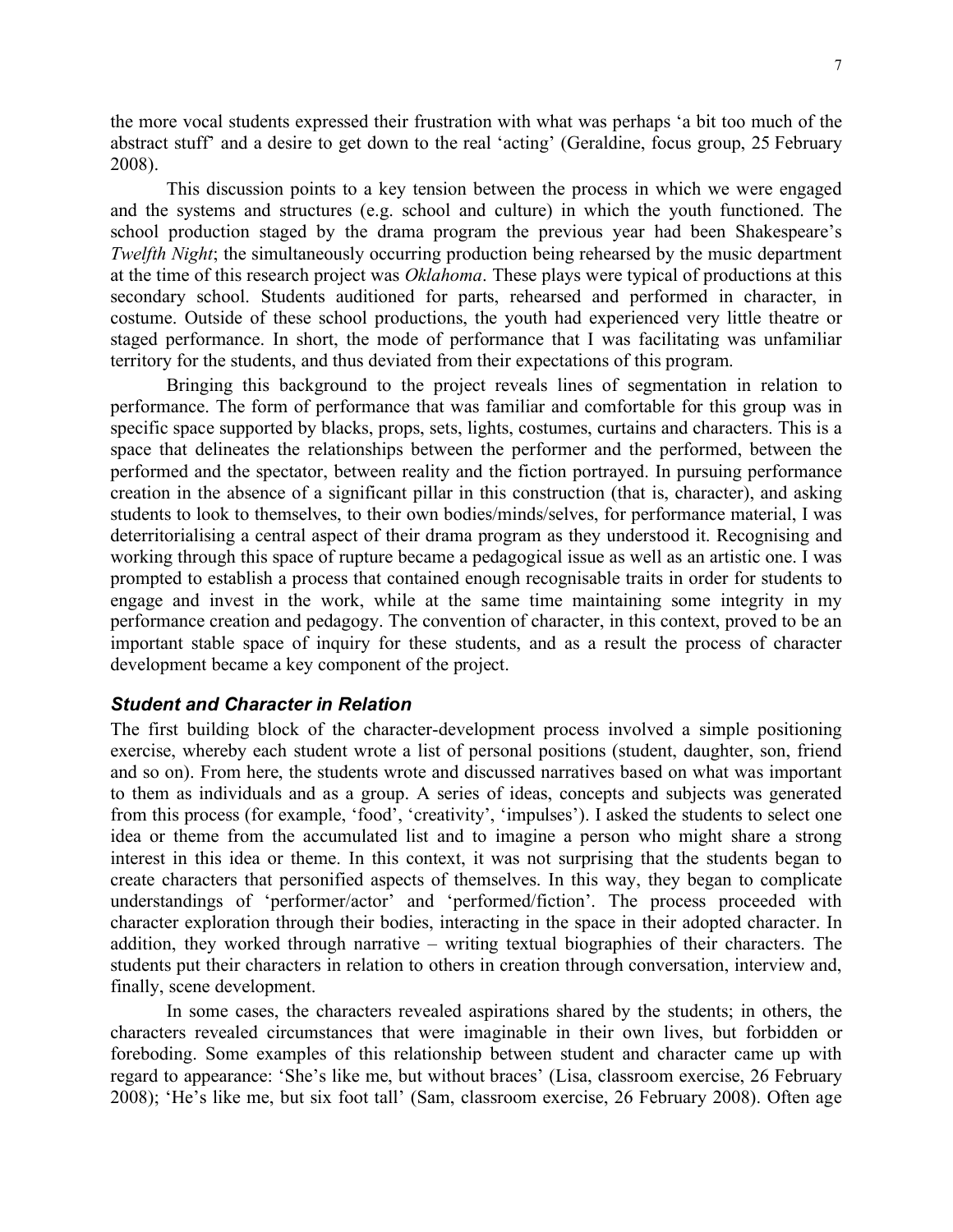was a distinguishing factor: many of the 14- or 15-year-old students became young adults in their twenties. As the space of character opened up the parameters of possibility, realities relative to one's own were explored – at times playfully, at times with dark or satirical tones.

To undertake an analysis of these characters and pursue an inquiry into this process of creation, it is easy to lean on the recognition of signifiers. I could describe the student to the best of my knowledge, then describe the character created and suggest the correspondence between those two entities. It is provocative to consider the interplay between student and character attributes – for example, the 14-year-old student becomes a 27-year-old character, or the middleclass suburban teenager becomes a princess or a down-and-out artist. Brown hair becomes green, and a 4 foot 5 inch boy becomes a 6 foot tall man. These alternative possibilities of being, brought forth by the students themselves for the purposes of character creation, serve to further demarcate their own subjectivity – we know ourselves through knowing our difference: I am a 'student' and therefore not an 'artist'. But this analogical thought, when considered in isolation, is limited and problematic. It works towards solidifying something that is fluid, and fixing something that is always emerging – that is, our learning selves. In addition, this approach assumes a 'rounding off' and hierarchical ranking in conceptual and material structures (Massumi 2002).

If, on the other hand, we consider the process rhizomatically, a provocative and revealing analysis gathers force. Through this lens, I map the circumstances of this process, the contexts of the choices made and enacted by the students, the actions that occur, and the sensations and affects produced by the performances. Paying attention to the body in the time and space of this project can lead to an understanding of emergent learning occurring in the space of creation, and reveal pedagogical moments as active, in-motion processes rather than a series of representations of concepts, subjects and end-points.

The following analysis focuses on April, mapping a process of self-reflection (Figures 1 and 2), leading to character development (Figures 3 and 4).

Occupited Sister

• *I am:*

- *daughter*
- *sister*
- *friend*
- *adviser*
- *safe*
- student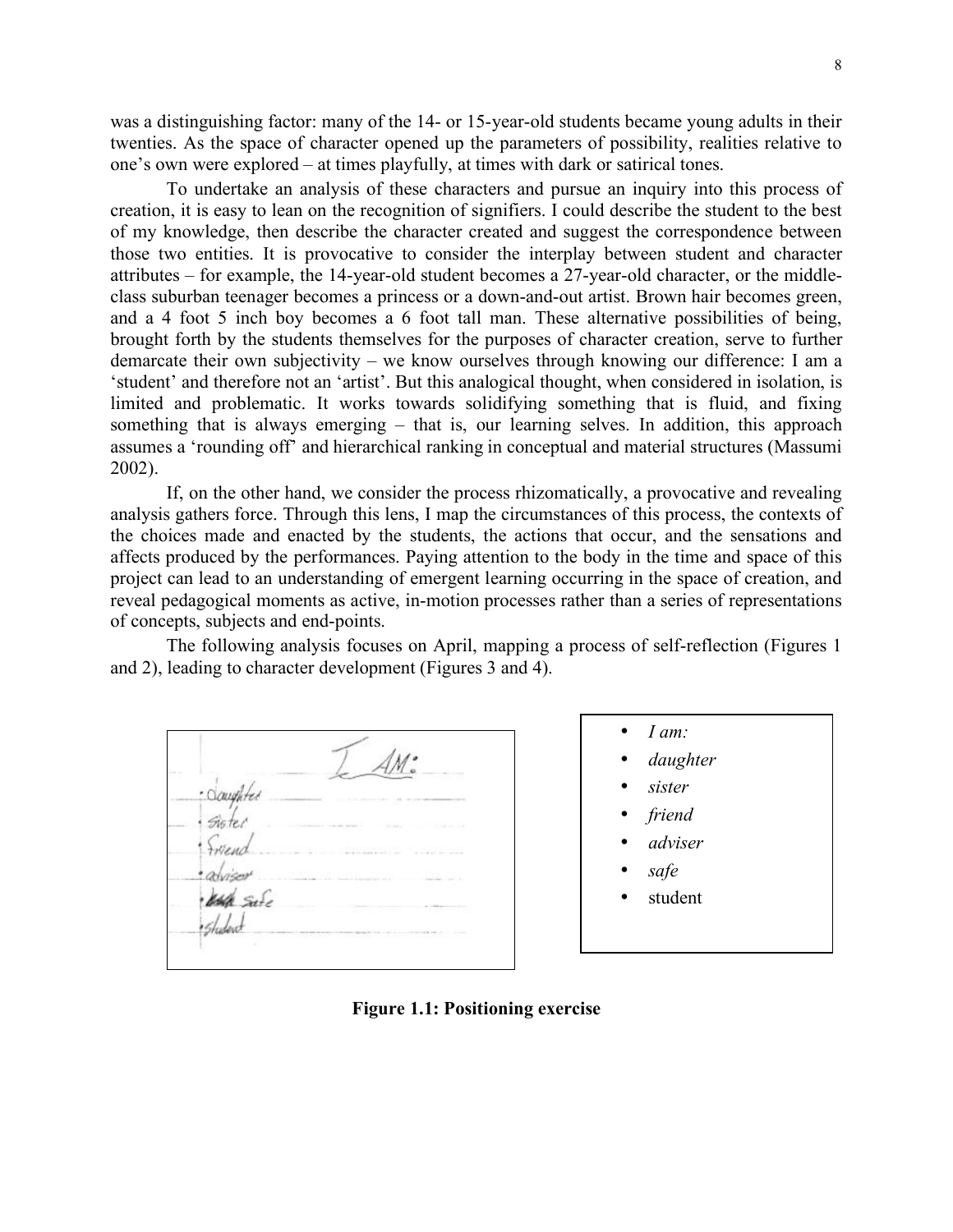By writing a list of positions (Figure 1), April is making transparent lines of segmentarity, but also subjectivities. These positions are not detachable, however, and an exercise such as this highlights the complex and shifting positions within which the participants function. This exercise does not keep these positions fluid; rather, it freezes them in that moment of consideration. Our use and understanding of these texts resume movement, however, and so the positioning is ongoing and affected by this written artefact. These segmented positions suggest and relate directly to the body in time and space. The 'student' is embodied in the striated space and time of the school, the 'daughter' in the space and time of the relationship with her mother. 'Friend' is a position that is harder to fix with binary organisations (it sits on a continuum of potential proximities). 'Safe' suggests a different relationship with time and space, and prompts the realisation that these positions are contingent upon each other, intricately connected. The interdependency of these positions is critical to the perspective of this text as a rhizomatic map. Rather than analyse or interpret April as 'safe' and as 'friend', the rhizome reveals an understanding of a person moving through this world, where the signifier 'friend' is no more than a point of reference out of which erupt lines of flight to other positions, or away from them.

An important force of affect throughout the project discussed here was the force of consensus. The collaborative modes and group discussions revealed an inclination towards shared identities, 'team spirit' and consensus in the class. This force can be seen to contextualise the data analysed here, but more importantly, it can be seen as another line of segmentarity within which the student engagement is taking place. The second data excerpt sheds further light on this force. A task was set to write down things that were 'important to you'. Like the first exercise, this was an individual process that afforded the students an opportunity to veer away from the pull to class consensus. I was under no illusion that writing individually would entirely free the youth from the segmentary lines that exist in school and friendships/alliances, but within that space I was looking for moments of rupture (points of departure from lines of segmentarity to lines of flight). Figure 2 shows April's response to this task.

Within this example, we can see the desire to experience and exist in the intermingling of smooth and striated spaces. The territorial structures of 'family' and 'friends' is ruptured by the deterritorialisation suggested by 'individuality', 'how I feel' and 'freedom of speech'. This text serves to highlight desires and allow for the sensations of freedom (inherently smooth spaces, driven by affect and lines of flight), whilst maintaining the tethers of segmentarity for support. The process of the exercise invited April to engage with emotions, desires and concepts, and relate herself to them, be moved by them, reject some, inscribe some on paper. As the list grows, the outside forces of peers, memories and dreams, to name but a few, intermingle with the phenomenological body, and text is taken up to fix in place a fraction of what is an ever-changing aspect of April's interaction with the world. The response to the question 'What is important to me?' is written in relation to the forces of consensus in the room, to the impulses of flight, to the understandings of culture, and so on. These relations and affects play out in the proceeding process of character development.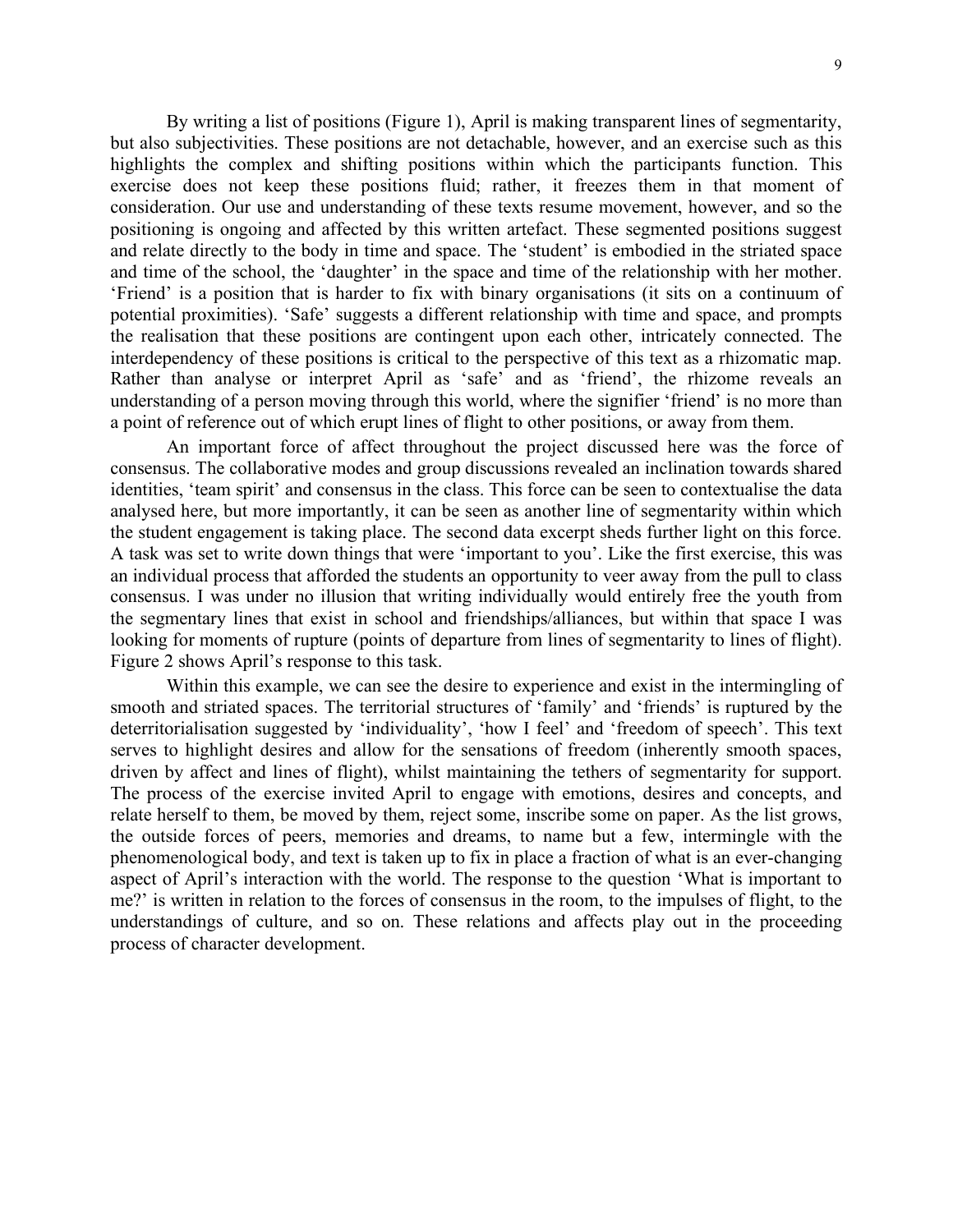What is Important to Me: 1  $-kk$ Individuali ke oph see me as who I am have I see worself making the right decision. - if I don't, to leave From any michakes \* pagete la late use correccip ·Earl! How I Seel - how geogle Seel caround me, grouple to hum traves bare "vy suport, on hings/projek Friends! · Treedom of speak, thought. ... Freedom daghing/Subacc

# *What is important to me:*

- *Life!*
- *Individuality*
- *People see me as who I am, how I see myself*
- *Family*
- *Making the right decision If I don't, to learn from my mistakes*
- *People to take me seriously*
- *Food!*
- *How I feel How people feel around me, people I know and care for*
- *My impact of things/people*
- *Friends!*
- *Freedom of speech, thought … free choice*
- *Destiny/future*

#### **Figure 1.2: Subjectivity exercise**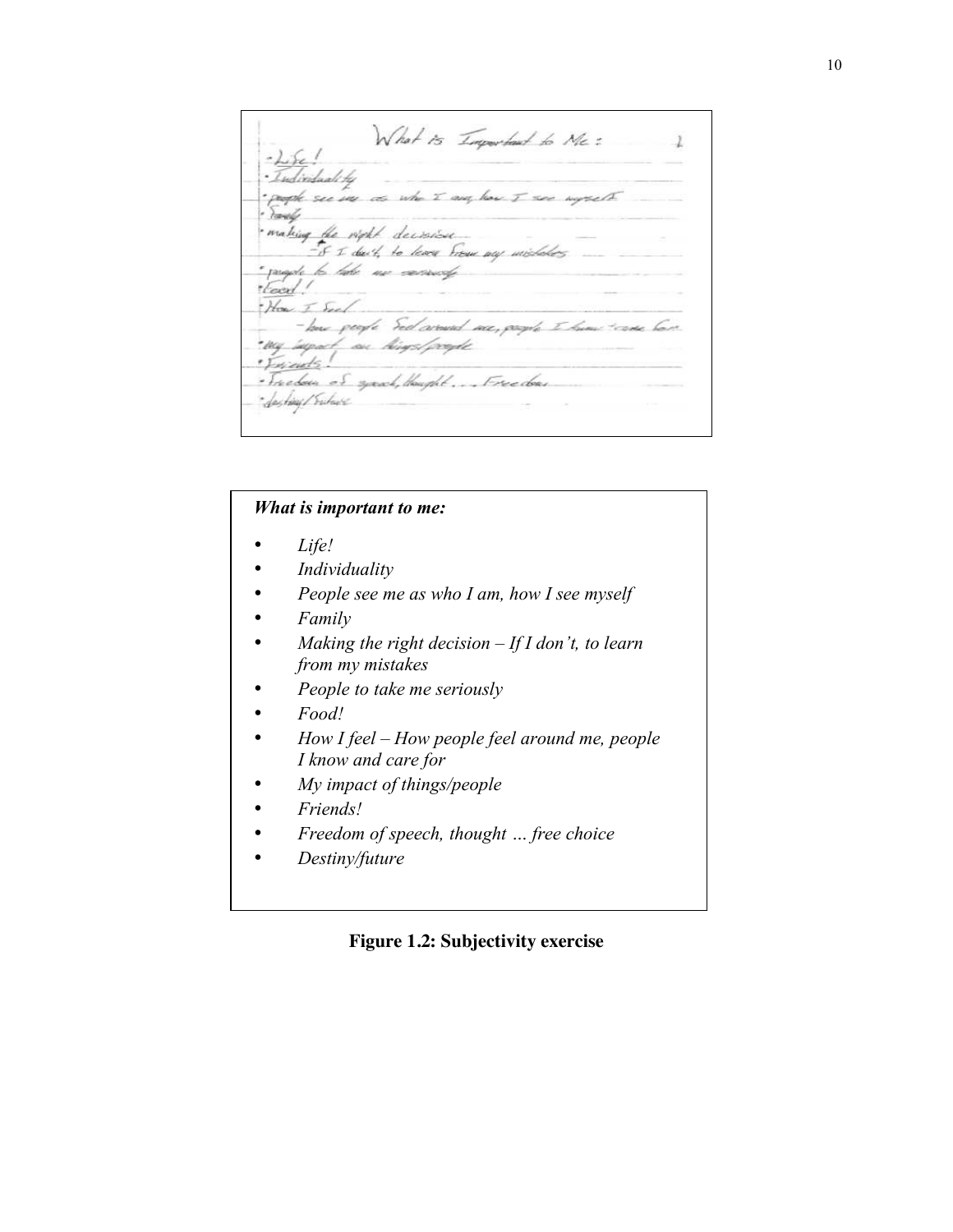Having explored the physicality of the emerging character and a mode of interpersonal behaviour with other characters, April wrote biographical details of a character she named Lexa (Figure 3).

*<u>hanscher: Lexa</u>* educt wavel: Life/Health drug addi "Created are piece of forests and an't drive dreas fear by the no me second or to deade between offworce and a thinks that drugs is the agency raditors that except but got cents a "weltage" resolvation \* OH W steligent hit

*My character: Lexa Important word: Life/Health*

- *Ex drug addict*
- *Artist*
- *Created one piece of famous art (got inspiration when on drugs)*
- *Quit doing drugs for fear for life*
- *Can't create any more successful art, blames that she is sober*
- *Has to 'decide' between art/money and a long life thinks that drugs is the answer*
- *has 'writers block' except for art/sculptures*
- *grew up in a 'welfare' neighbourhood*
- *intelligent but 'naïve'*

#### **Figure 1.3: Character biography notes**

This process, similar to the two described above, was another way of capturing a momentin-time to view a snapshot of an always emerging assemblage. Considering this semiotically, as part of April's artistic output, brings forward interesting issues concerning a youth's perspective on drugs, art and notions of success, for example; however, by looking at it as part of a rhizome, that is neither begun nor ended in this artefact, we can interrogate the text as an negotiation of bodies and affects in time and place, in relation. As April, holding pen to paper, puts herself in relation to ideas of another imagined self, the affect between self and other materialises in sensation that bleeds out (as instructed) on to paper, into signifying language. That sensation, as it inspires and guides the character development, is simultaneously moving through April. As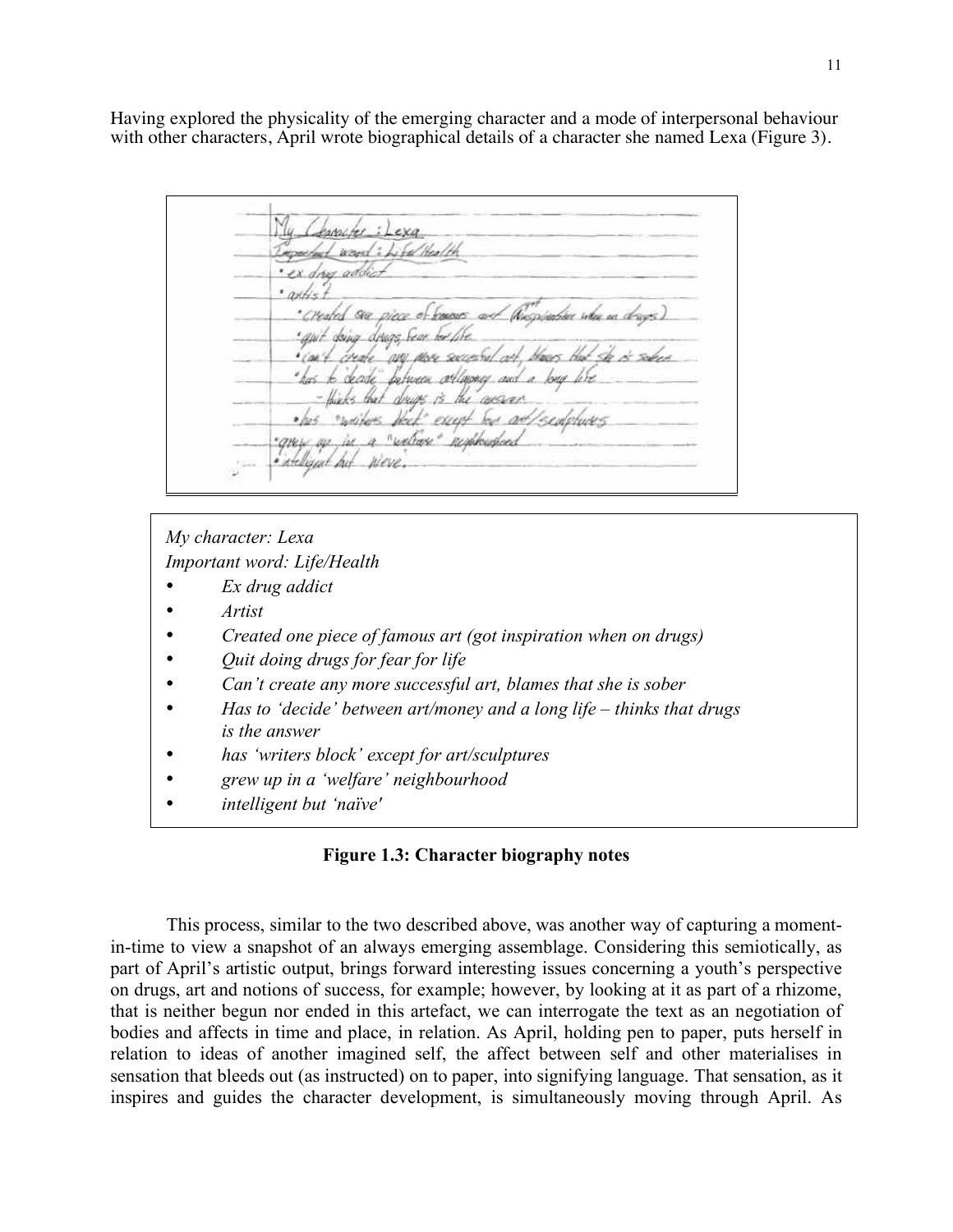movement suggest emergence, the student in this case can be seen as the 'self in motion' that Ellsworth (2005) proposes, 'not coincident with herself, but only with her change' (2005: 7).

Considering this third text as a process of engagement, we can see how April experiments in a corporeal world, smudging the edges of her own positions and her imagined alternative realities. Her character becomes a space within which she can explore experience that flees from the structures and circumstances of her own. The historical, emotional and material forces of 'welfare' and 'drugs' (as understood by April) can be seen as multiple forces of affect in the experience of adopting this character. These affects are put in relation to her own body, contexts and lived experiences (being an 'advisor', a 'student', part of a secondary school drama program and so on). In this way, the character becomes an invented assemblage of diverging realities. The affects and sensations of this character are coincident with those of April; they share the space, and in this way the embodied process is one of emergence for April as well as her character. April may or may not find a shift occurring in her empathy towards, and theoretical perspectives on, drug addiction, art or welfare living; she may or may not find her relationship with people like Lexa (the name of her character) altered. What is of interest here is the way in which April, the learning self, physically, emotionally and psychologically engages with, and changes in, the process of creation and representation. Due in part to the process, and in part to the particulars of participants, the characters that emerged from the process described and analysed here were rough, unstable, in-progress hybrids of the students and their chosen 'performed' person. This space allowed the opportunity for students to interact with something related to, but different from, themselves (physicality, location, age and so on).

### **Embodied Hybridity**

Relations between self and an imagined other are tried on and explored further through monologues. The image in Figure 4 was captured from a video recorded performance of April's monologue; the transcribed text of the monologue follows.



**Figure 4: April performing a monologue in the role of Lexa, her character (still image captured from video)**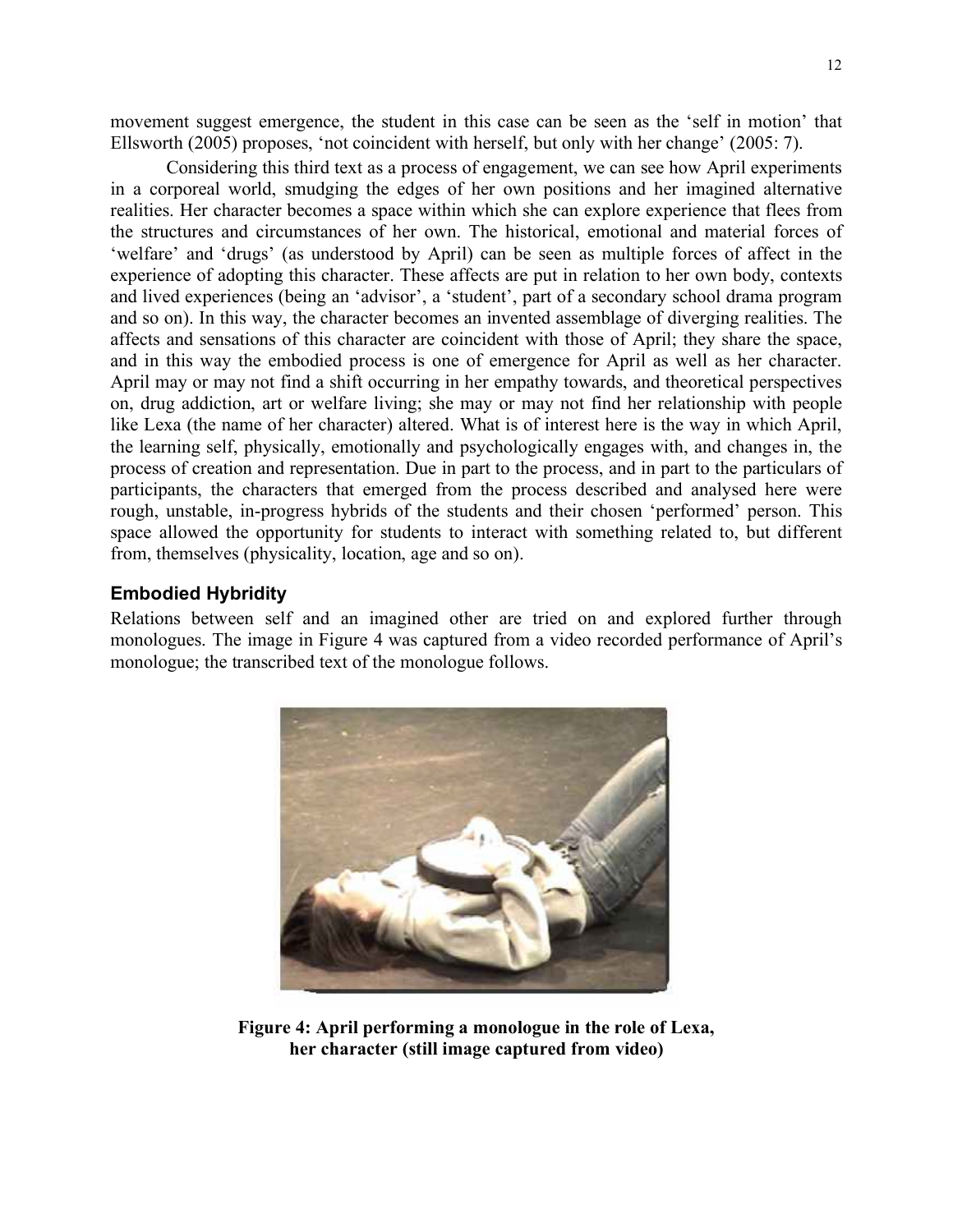#### *Transcribed text from performed monologue*

*Sometimes I feel like smashing this thing! I mean just looking at these numbers drives me crazy. It's like each hour takes away my life, my freedom. Now there's just so much control on my life, I mean I used to have a chaotic life, I used to do whatever, whenever, it*  was great. But now, now I have this stressful schedule that I have to follow. Speaking of *schedules, my god, seriously, I get up in the morning, have vitamins, breakfast, prescriptions, then I have to go for a power walk; then at eight o'clock I have a dentist appointment; then at twelve, I have to go to the doctors; then at three I have to have another power walk; four o'clock I have a scan; six o'clock I have to make dinner and more prescriptions; and then ten o'clock I have to go to bed. I mean, I have no life. When does it ever stop? But that's the thing isn't it, time never does stop, it just keeps going on and on, an infinite loop. When do I fit in? I mean, what's the point? Are you just going to die? Going to keep time? Just like my heart keeping time with every weak beat. Except time goes on forever, you never know when my heart will stop. Time can only tell.* 

In this monologue, April plays within the context of the life of her character, Lexa, a context that draws from her own as well as an imagined world. The text works through the strict striated space of dependent, medicalised and controlled life, depicting a scenario relevant to many people in our society who exercise very little control over their own time – time that is taken up with the various responsibilities chosen or imposed: work, family, health, consumption and so on. The monologue, then, can be seen to expose relations between the known and shared context of the student, her peers, myself as the facilitator, and the unknown contexts of the imaginary other. The concepts of time, and the circumstances of addiction, recovery, dependence and control, become some of the many nodes of possible exploration and connection. It can be seen as a vehicle for investing emotion and specific material affects into an imaginary other that is always in the process of developing. The affect of anxiety, text delivery, pace and physical expression collide with the text in the performance of character. And so it leads that the monologue is an event, in time and space, constituting experience. In enacting and performing this reality, April is playing *in* this environment, in part exaggerating it for the sensation it gives her and her audience. The embodied play *in* this monologue is bringing singularities together (taken from April, taken from the imagined character, Lexa); it is breaking down assemblages (of time, of social structures); and it is becoming a new perspective, a new way of being. It is becoming a reality in itself. The performance of that reality is in turn becoming a time and place of putting self in relation to other (performed character), and of learning (through the sensory act of representing emotion and thought through performance).

As I map rhizomatic lines through and from this monologue, the motif of time becomes a point of connection. And like all points, it takes me to the performing body. An analogy can be made between the description of time in this monologue and the temporal structure of school, as the student bodies in this study are driven, with the ring of a loud bell, from one space to the next, from one subject to the next. There is very little space within that for divergence – a slip of yellow paper with a note from the previous teacher will excuse you from a tardy entrance to class. The act of creating this monologue formed connections between diverse aspects of life – aspects to which April is related through experience, through curiosity and through corporeality. Concepts reach out as analogies, and the relationship between the concept and subject in terms of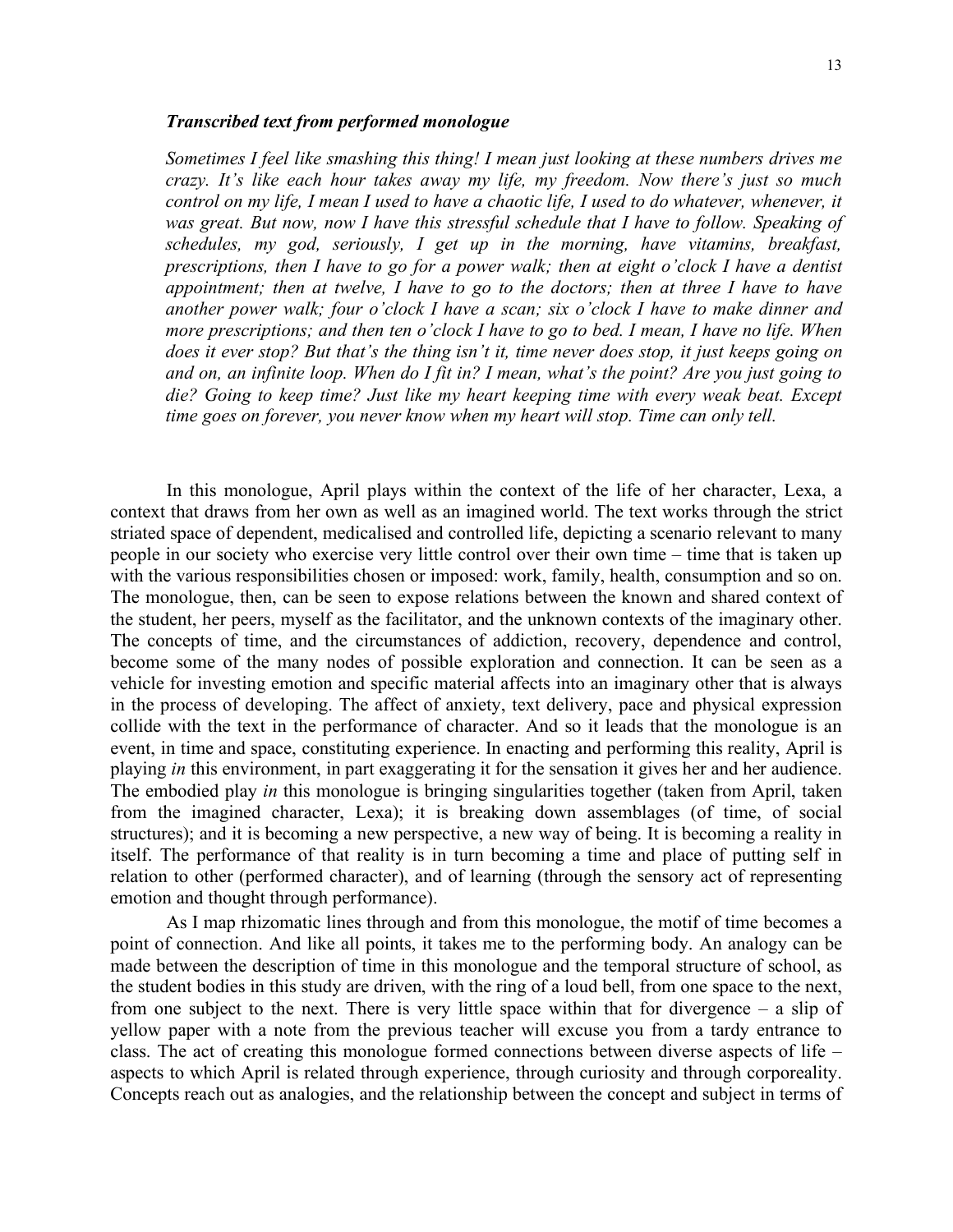hierarchy is disrupted as April puts herself in a position of powerlessness by the concept of time. Being in time and space becomes a function of circumstance, and circumstance becomes the bricks and mortar of April's character. The character's physical body becomes the vehicle of experience, and in doing so disrupts the semiotic authority of text: 'sensuality undermines sense' (Lehmann 2006: 162). In this way, the body becomes an object of exploration. The body is a victim to drugs/society; the body becomes dependent on institutional drugs/medicalised; the body loses the freedom of independence in the plight to preserve sustainability. Simultaneously, the body/mind/self of April – able, strong, thin, white, shiny dark hair, feminine, fashionable clothes – stands, lies, shouts and struts about a school stage. This body/mind/self is the vehicle of expression. This is the body/mind/self that is sensing, is being affected and affecting, this is the body/mind/self that is changing. As this body is watched and heard, the affects and relations (the rhizome) can be seen to extend to the audience, the spectatorship of self, of peers, of witnesses.

#### **Conclusion: Devising in Schools in Bodies**

In this article, I suggest that the body is intricately related to our notions of self, other and the functions of our mind. The implications of the body in this area of research extend to the way we imagine and construct embodied pedagogies, as well as the methods we take up to research and analyse learning and creative experiences. As many scholars before me have suggested, we sense first and intellectualise second (de Bolla 2001; Ellsworth 2005; Massumi 2002). Forces of sensation are visceral and physical; therefore, a non-representational perspective on learning demands an engagement with the body in conjunction with the mind and self (subjectivities). Osmond (2007) suggests considering the body as 'knower', 'doer' and 'aesthetic medium'. In the field of drama and theatre in education, research and practice that directly explore and address the body are sparse. It is my hope that this study can open some avenues of thought or possibility in this neglected area.

The devising approach described in this article is rich with tensions that accompany many post-structural methods in education. But as a genre with no single method or form, the notion of hybridity is always implicated in the practice – and that process of hybridisation is inevitable in the classroom context. There are many aspects of devising theatre that fall into easy step with contemporary Western education and the range of demands, desires and expectations that it entails. This is particularly relevant to critical and post-critical pedagogies. The multimodality and the embodied inquiry and representation involved are two of many examples of aspects of devised theatre practices that connect with dominant theoretical and practical recommendations for education. There are perhaps as many aspects, however, that do not. The structures inherent in mainstream schooling – including timetables, assessment and spaces of practice – equate to a highly striated space. The school discourses of success and failure, of lesson plans and learning outcomes, challenge the experimental, exploratory and open-ended processes at the heart of devising. At the same time, the common base of circumstance, understanding and community present within the drama class was a rich terrain within which to devise. There is no smooth space without a striated space from which to move, and the school in this case becomes the assemblage from within which the students can challenge boundaries and rupture lines. The 'character' becomes a space in which the students can experiment and live in relation to difference. This tension between fixing and freeing, between segmentarity and flight, is indicative of the space created by the devising work in the classroom. In other words, the exercises proposed were deterritorialising processes within a space that functions to territorialise. As opposed to being an inhibiting factor, this tension is rich for devising with youth. As tension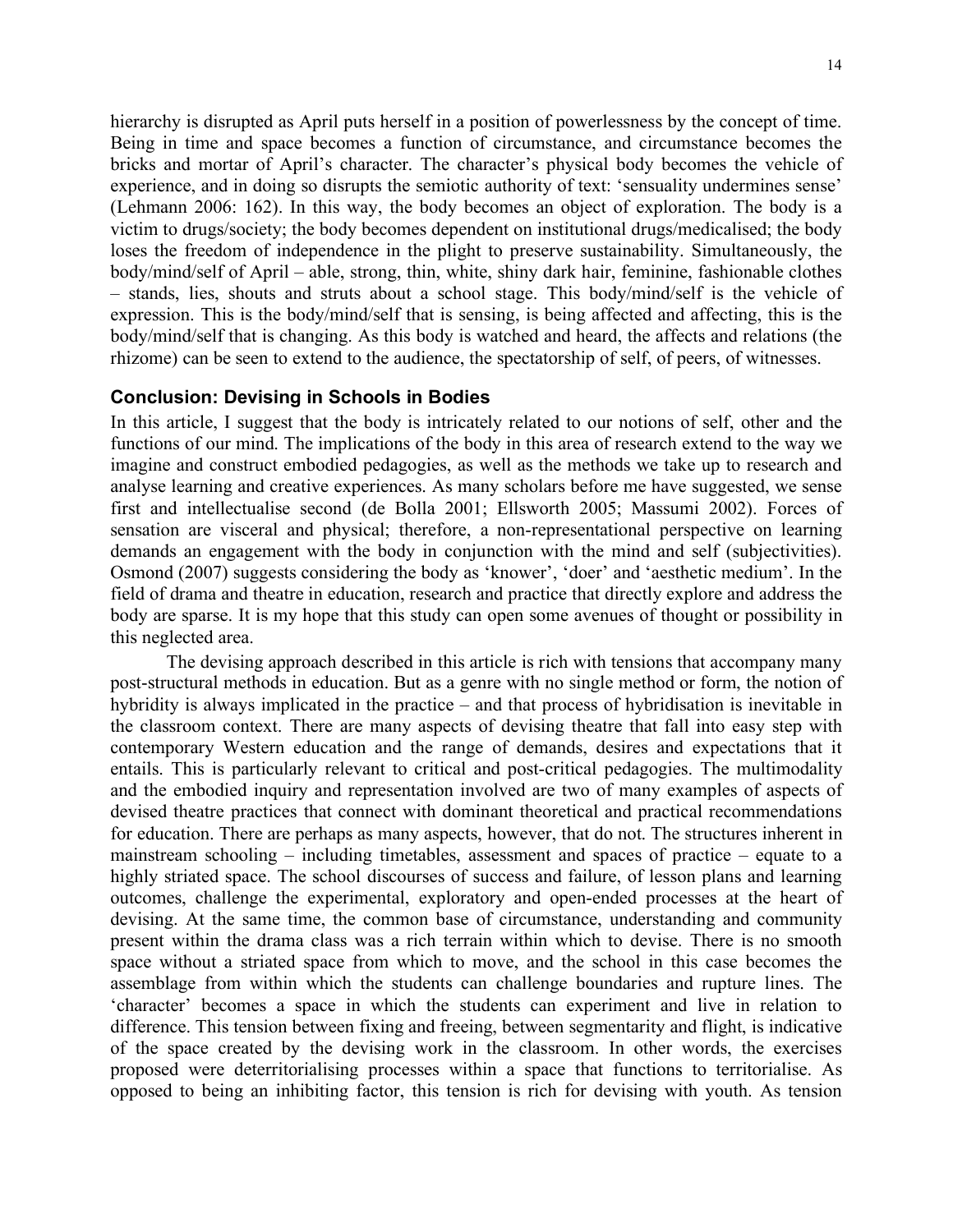mounts, the possibility for rupture increases; it is within these ruptures that emergence and the potential for inquiry and discovery take place.

The tension between representational and nomadic thought is as tangible in my analysis as it is in the very practice it considers. My endeavour is to avoid resting my conclusions on the meanings that I recognise, and not to lend weight to interpretations of representations that shadow the occurrences of affect, sensation, disruptions and cohesion in the processes under analysis. By considering the experience of data through notions of sensation, affect and interrelation, we bring the body back to a substantive position in the process and analysis of drama education. Learning occurs by means of the body, mind, spirit and subjectivities in the ongoing emergence of the learning self. As characters are explored through performance, the interrelation taking place takes on a further dimension when the body is implicated in the experience. The body as sensational, as well as semiotic, disrupts the signification of text, and imagined physicality (of character) is put in relation to the *actual* performing body. The experience of the mind/body/self in the process of character development and performance can be seen as one of hybridity, synchronicity and change.

#### **References**

Britzman, D. (1991). *Practice makes practice*. New York: State University of New York Press.

- Davies, B. (2005). *A body of writing: 1990–1999*. Walnut Creek, CA: AltaMira Press.
- de Bolla, P. (2001). *Art matters*. Cambridge, MA: Harvard University Press.
- Deleuze, G. (1990). *The logic of sense*, trans. C.V. Boundas. New York: Columbia University Press.
- Deleuze, G. (1994). *Difference & repetition*, trans. P. Patton. New York: Columbia University Press.
- Deleuze, G. and Guattari, F. (1983). *Anti-Oedipus: capitalism and schizophrenia*, trans. H.R. Lane. Minneapolis: University of Minnesota Press.
- Deleuze, G. and Guattari, F. (1987). *A thousand plateaus: capitalism and schizophrenia*, trans. B. Massumi. Minneapolis: University of Minnesota Press.
- Etchells, T. (1999). *Certain fragments: contemporary performance and forced entertainment*. New York: Routledge.
- Ellsworth, E. (2005). *Places of learning: media architecture pedagogy*. New York: RoutledgeFalmer.
- Franks, A. (1996). Drama education, the body and representation (or, the mystery of the missing bodies). *Research in Drama Education*, 1(1): 105–19.
- Goldberg, R. (1988). *Performance art: from futurism to the present*. London: Thames and Hudson.
- Goldberg, R. (2004). *Performance: live art since the 60s*. New York: Thames and Hudson.
- Govan, E., Nicholson, H. and Normington, K. (2007). *Making a performance: devising histories and contemporary practices*. London: Routledge.
- Grosz, E. (1994). *Volatile bodies: toward a corporeal feminism*. Bloomington, IN: Indiana University Press.
- Heathfield, A. (2004). *LIVE: art and performance*. New York: Routledge.
- Lather, P. (1992). Post-critical pedagogies: a feminist reading. In C. Luke and J. Gore (eds), *Feminisms and critical pedagogy*. New York: Routledge.